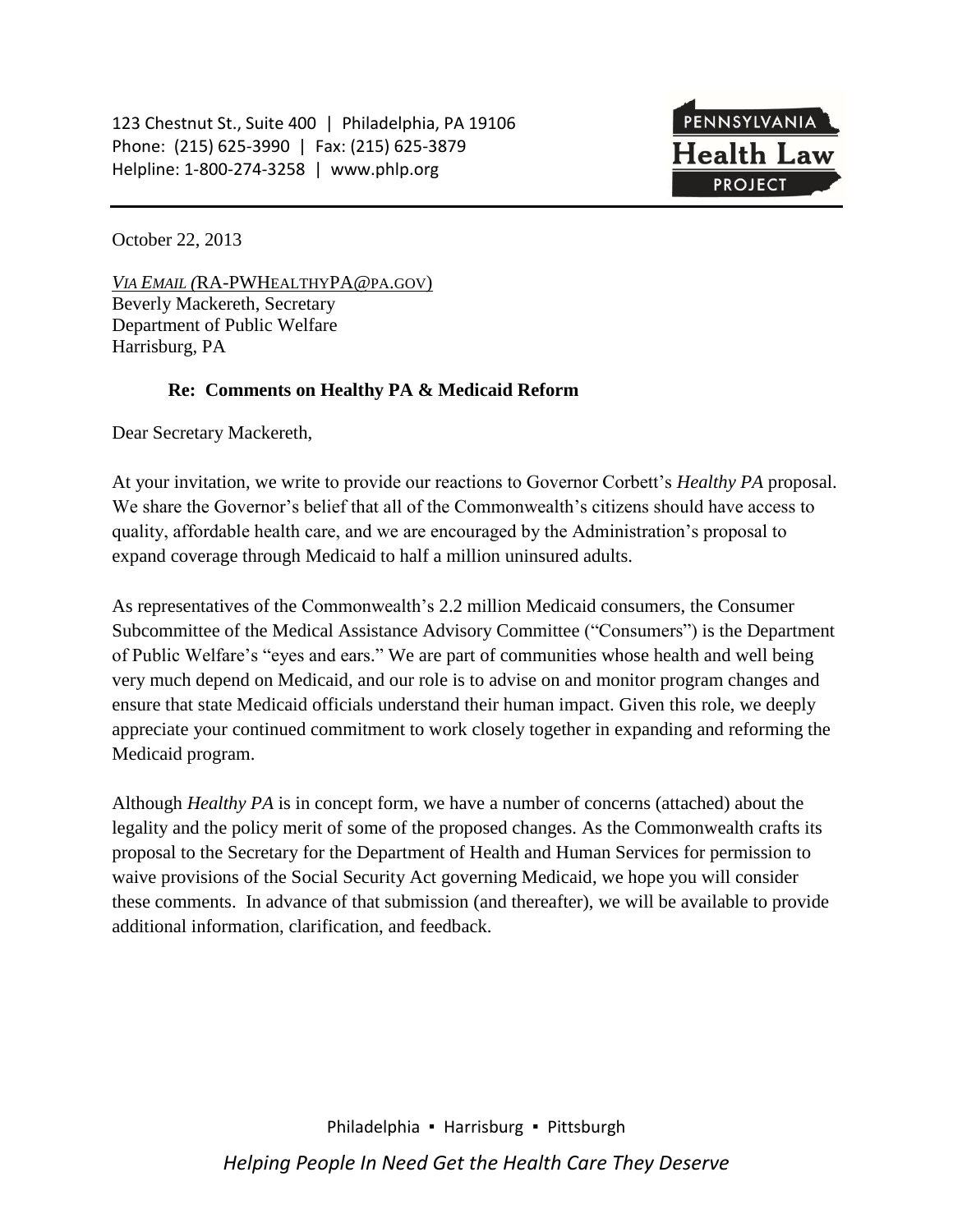These are extraordinarily busy times, and we appreciate the commitment and hard work of DPW staff to cover uninsured Pennsylvanians. We thank you for this opportunity to provide comments and for the Administration's commitment to sustaining and strengthening the Medicaid program.

Sincerely,

Consumer Subcommittee of the MAAC Yvette Long, Chair

> By Their Counsel: Pennsylvania Health Law Project Kyle Fisher Laval Miller-Wilson

Cc: Vincent Gordon, Deputy Secretary Office of Medical Assistance Programs Leesa Allen, Executive Medicaid Director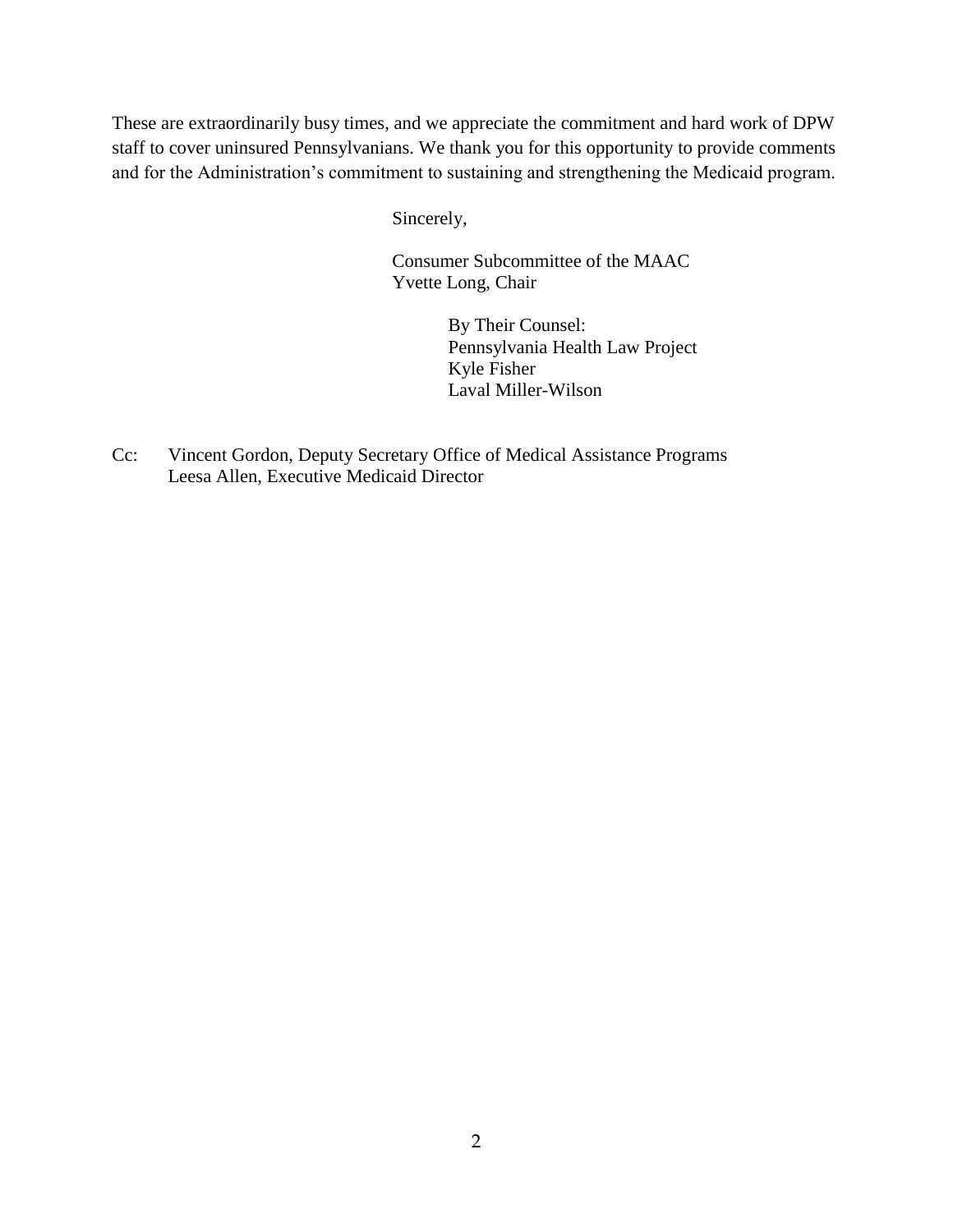#### **COMMENTS OF THE CONSUMER SUBCOMMITTEE OF THE MEDICAL ASSISTANCE ADVISORY COMMITTEE ON** *HEALTHY PA* **AND MEDICAID REFORM**

### **October 22, 2013**

# **1. Pennsylvania Must Ensure Demonstration Participants Receive the Benefits and Protections Required by the Medicaid Statute and Regulations**

*a. Although Hundreds of Thousands Will Purchase Insurance in The Private Market, The Single State Medicaid Agency (DPW) Must Continue to Make Administrative and Policy Decisions for the Program*

Contingent on the federal government's approval, *Healthy PA* expands health access to individuals with incomes up to 133 percent of the Federal Poverty Level (FPL) by using Medicaid funds to purchase private health plan coverage through the Federal Health Insurance Marketplace. The federal government approved this approach in Arkansas, while maintaining a basic axiom of Medicaid law: the Medicaid state agency, which in Pennsylvania is the Department of Public Welfare (DPW), cannot delegate its Medicaid authority.

The Consumers seek more information about *how* DPW will effectively monitor and oversee the provision of services by private health plans to "private option" participants. If, for example, a private health plan fails to provide a medically necessary essential health benefit (e.g., durable medical equipment, prescription drugs, mental health counseling), how will DPW ensure that the benefit is provided?

Private health insurers in Pennsylvania's HealthChoices program are currently subject to extensive requirements regarding access to care, quality, collection of encounter data, beneficiary protection, and oversight. DPW, through its Bureau of Managed Care Operations, monitors the HealthChoices program aggressively compared to oversight of private health insurance plans in the Marketplace. Does *Healthy PA* contemplate a similar arrangement for the private health plans in the Marketplace?<sup>1</sup> What type of corrective action measures will the Commonwealth

<sup>&</sup>lt;sup>1</sup> DPW's Bureau of Managed Care Operations has several divisions: its Division of Financial Analysis develops appropriate rates to be paid to the managed care plans, and performs the financial monitoring; its Division of Monitoring and Compliance ensures that managed care plans are meeting program requirements, and that plans respond to consumer and provider concerns and develops corrective action plans as needed; and its Division of Quality Management and Special Needs Coordination collects and reports data to monitor the quality performance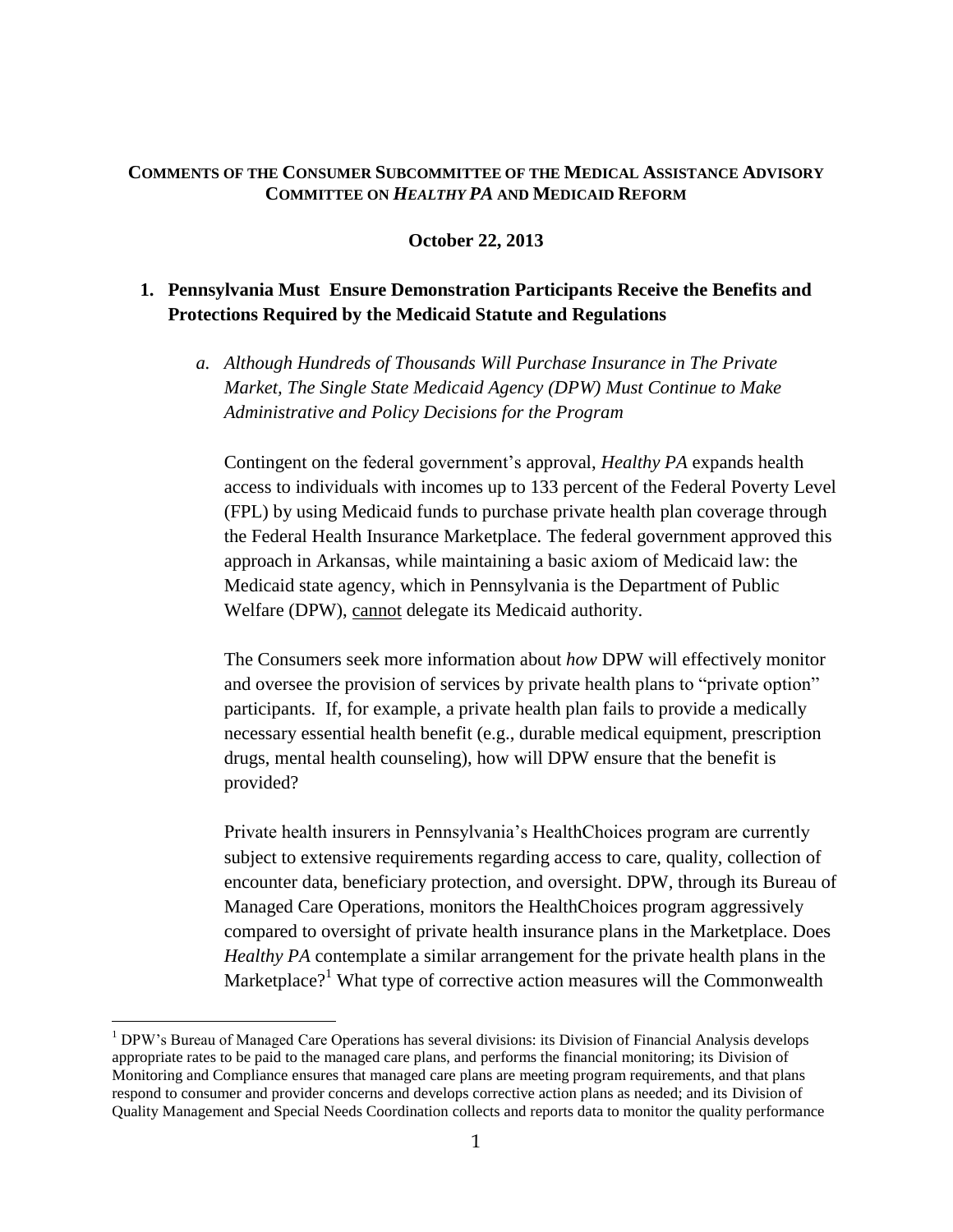demand of private health insurance plans in the Marketplace that do not meet program requirements?

We have observed that the waiver the Department of Health and Human Services (HHS) recently authorized for Arkansas requires that state's Medicaid agency and Department of Insurance to *both* enter detailed memorandums of understanding with *each* private health plan that enrolls demonstration participants about membership pathways, payment of premiums and cost-sharing reductions, reporting and data requirements necessary to evaluate private option benefits, and noticing requirements. See Section VI page 12, paragraph 28, Approval of AR Health Care Independence Program.

The Consumers expect Pennsylvania's application to HHS will be just as, if not more, detailed about its regulatory arrangements in order to ensure that services for demonstration participants are delivered in a manner that do not discriminate against Medicaid beneficiaries, gives participants a choice of (at least two) health insurance plans, and meets quality and network adequacy standards.

# *b. Demonstration Participants Should Be Able to Access the Medicaid Appeals System for All Medicaid Covered Services*

When a demonstration participant challenges a private insurer's denial, reduction or termination of prescribed medical benefits or services, the Consumers have grave reservations if private insurance companies, rather than DPW, make the final decision on a consumer's appeal.

Medicaid applicants and recipients have rights to notice and administrative fair hearings when their claims for assistance are denied or not acted on with reasonable promptness. These rights are found in the Medicaid statute and regulations, and also are guaranteed by the Due Process Clause of the United States Constitution. In Goldberg v. Kelly, the U.S. Supreme Court found that the "brutal need" of low-income children and adults conferred due process protections in their receipt of public assistance. 397 U.S. 254, 261 (1970).

In Arkansas's recently approved waiver, appeal rights (including fair hearings) must be provided by the state in compliance with all federal and state requirements. No waiver was granted relating to appeals. See Section IX page 14, Approval of AR Health Care Independence Program. Arkansas must inform

of managed care plans to ensure compliance with contract standards and coordination of services for all recipients. What will be the role of these agencies in evaluating private health plans?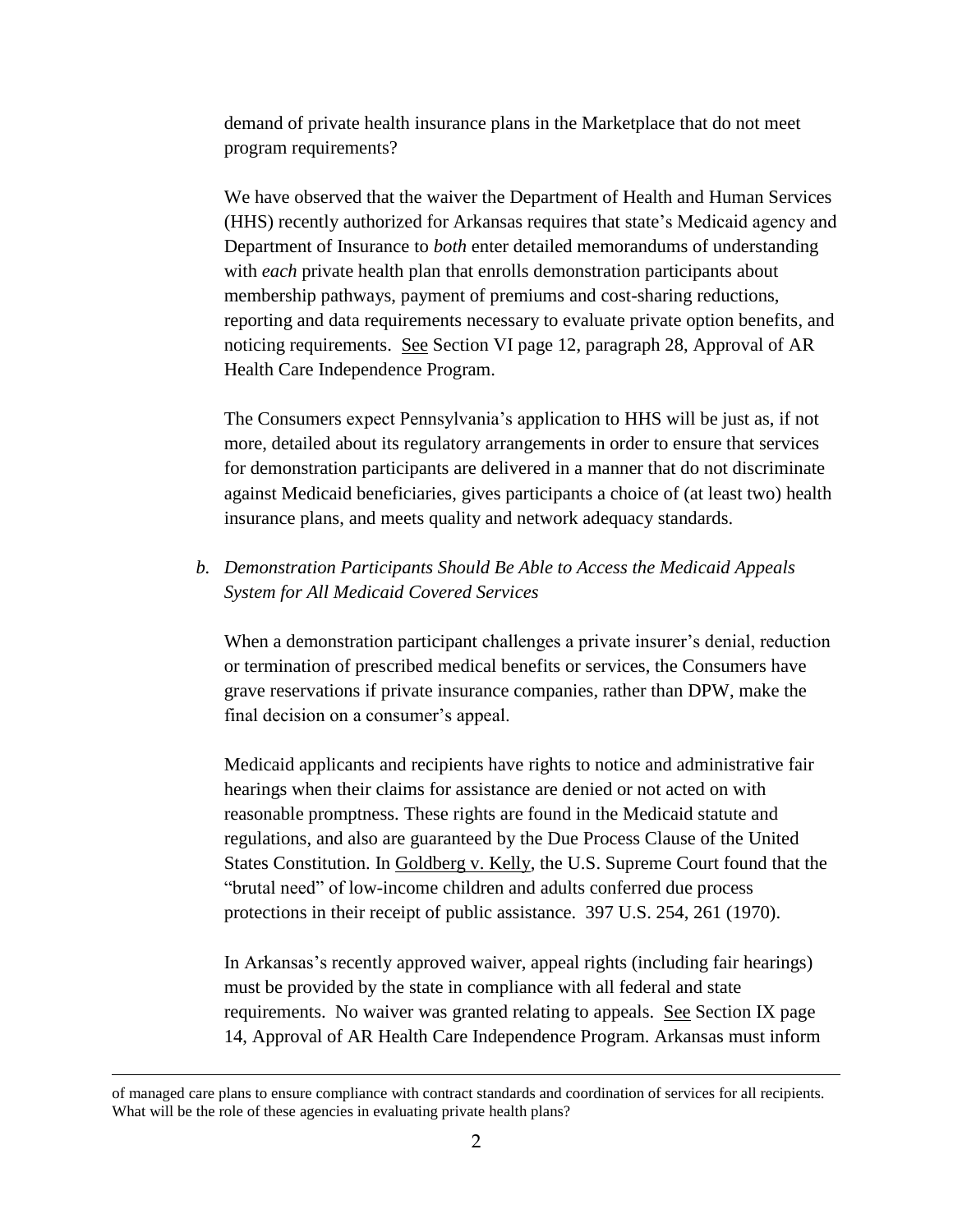applicants and beneficiaries of the right to request a hearing, the method to obtain a hearing, and the ability to be represented by an attorney or other representative.

The Consumers expect Pennsylvania's waiver application to HHS will describe the content of notices and the circumstances under which private plan benefits and services will continue pending appeal. *Healthy PA* must ensure that demonstration participants who challenge private plans are given both the right to an internal grievance process and the ability to be heard through testimony and witnesses by an impartial decision-maker. The Consumers welcome a discussion with the Department staff in the near future about these particular processes *and* the resources that should be available to help consumers challenge plans' denials of medically necessary services.<sup>2</sup>

*c. Current Law Governing Prior Authorizations for Prescription Drugs Should Not Differ for Demonstration Participants* 

Section 1927 of the Social Security Act requires that prior authorization requests for prescription drugs be handled within 24 hours in Medicaid and that beneficiaries receive a 72 hour supply of a drug in emergency situations. The Commonwealth's policy is to provide a five-day emergency supply. These are protections that should not be waived under a private option delivery system.

*d. Healthy PA Must Allow Demonstration Participants To Change Marketplace Insurers In the Same Manner and Frequency As Current HealthChoices Enrollees*

Currently, the HealthChoices program allows consumers to change Physical Managed Care Organizations (MCOs) monthly. An independent Enrollment Broker (Maximus) contracted by DPW facilitates consumers' choice of MCO. This protection is not used frequently. Each month, less than one percent of consumers exercise this right to change plans. There are approximately 82,000 voluntary plan changes annually. Despite its infrequent use, the Consumers believe their ability to promptly disenroll is a powerful tool for Medicaid program management. *Healthy PA* does not suggest this protection will change, and the Consumers expect demonstration participants will have the same ability to change Marketplace insurance plans—i.e., monthly.

 $2$  Pennsylvania might consider establishing and adequately funding independent ombudsmen and advocates with extensive knowledge of consumers' rights to help individual consumers and to feed information about systemic problems to state officials and advisory committees.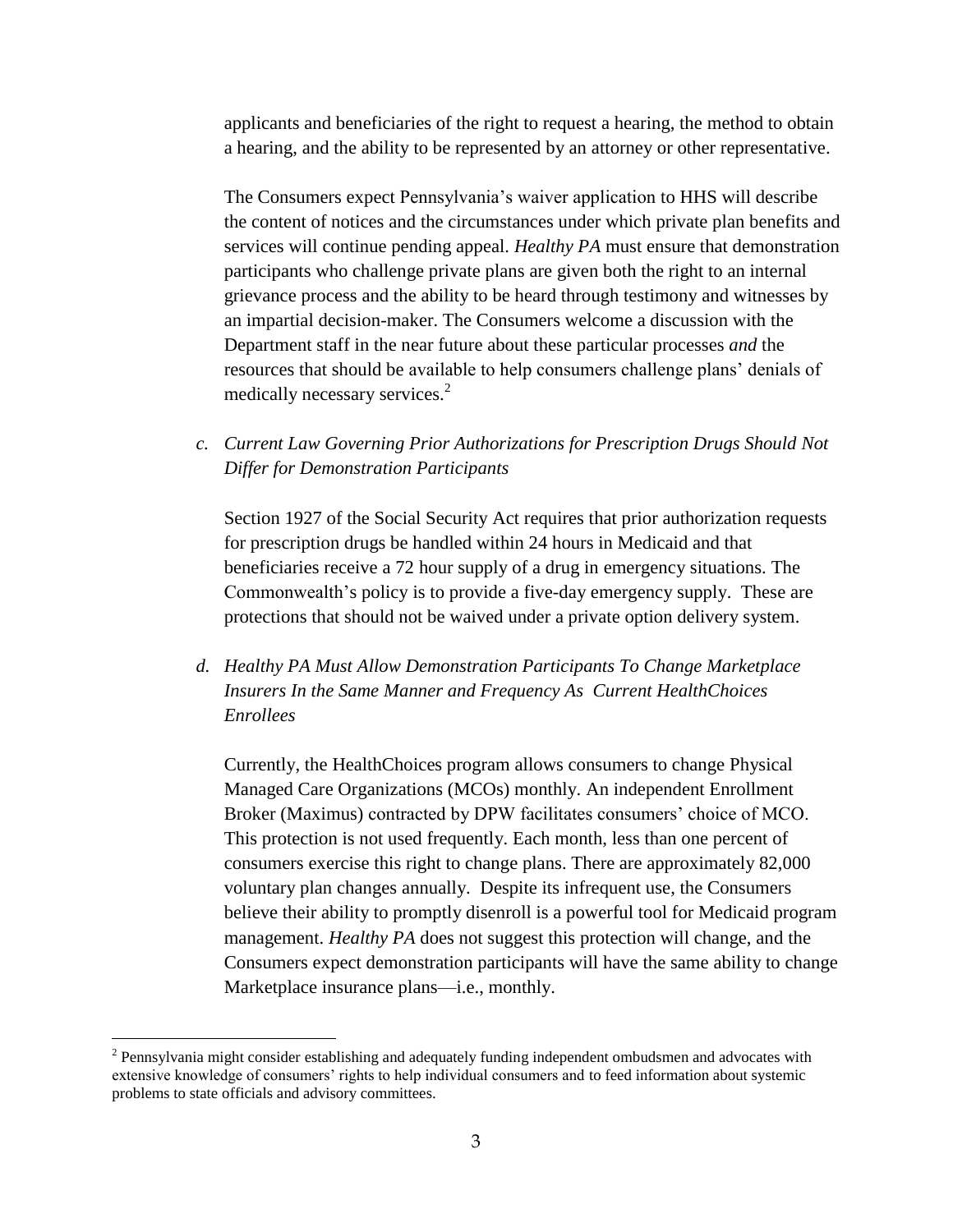## 2. **The Process And Criteria for Determining "Medical Frailty" Should Be Clarified**

.

 $\overline{a}$ 

The final federal regulations defining alternative benefit plans for people in the new adult eligibility category provide that individuals who are "medically frail" as defined in the regulations must be given a choice of the traditional Medicaid benefit package and the alternative benefit plan (ABP) that would otherwise be available to that individual. Consumers who are "medically frail" must also be allowed to choose the traditional Medicaid delivery system. Thus, *Healthy PA* appears to be consistent with this portion of the regulations, but lacks detail about the ABP that would be offered as an alternative to the standard Medicaid benefit package.

The Consumers support providing "medically frail" individuals with traditional Medicaid coverage to ensure that they receive the full scope of Medicaid benefits. We assume that most individuals who are "medically frail" will choose to receive traditional Medicaid benefits and the traditional Medicaid delivery system (the HealthChoices program).<sup>3</sup> Given this expected increase, does the Commonwealth contemplate making additional arrangements with HealthChoices plans to insure care for this group vulnerable group?<sup>4</sup>

Moreover, the *Healthy PA* proposal does not provide sufficient information regarding the process and criteria that will be used to determine whether an individual is "medically frail". It is not clear whether the approach proposed by the state will actually identify those who are "medically frail" within the definition set forth in Medicaid regulations at 42 CFR §440.315(f). The Consumers urge state officials to share as soon as possible the screening tools they are considering to determine whether an individual may be "medically frail/have exceptional needs."

 $3$  Although, Pennsylvania's approach of giving medically frail individuals a choice is required by federal regulations, Pennsylvania's approach might undermine the expected rationale and cost effectiveness of the demonstration. If the hypothesis of state officials is that those enrolled in the demonstration will have lower rates of preventable hospital admission than those in traditional Medicaid, can the hypothesis be truly tested if those who are the sickest remain in traditional Medicaid?

<sup>4</sup> This calendar year, the Department announced Keystone Mercy Health Plan (now Keystone First), the Southeast region's largest Medicaid managed-care plan, would no longer take new members, in part because of overenrollment by medically frail individuals. The Consumers seek greater understanding about health plan enrollment and provider access if more medically frail individuals are placed in HealthChoices.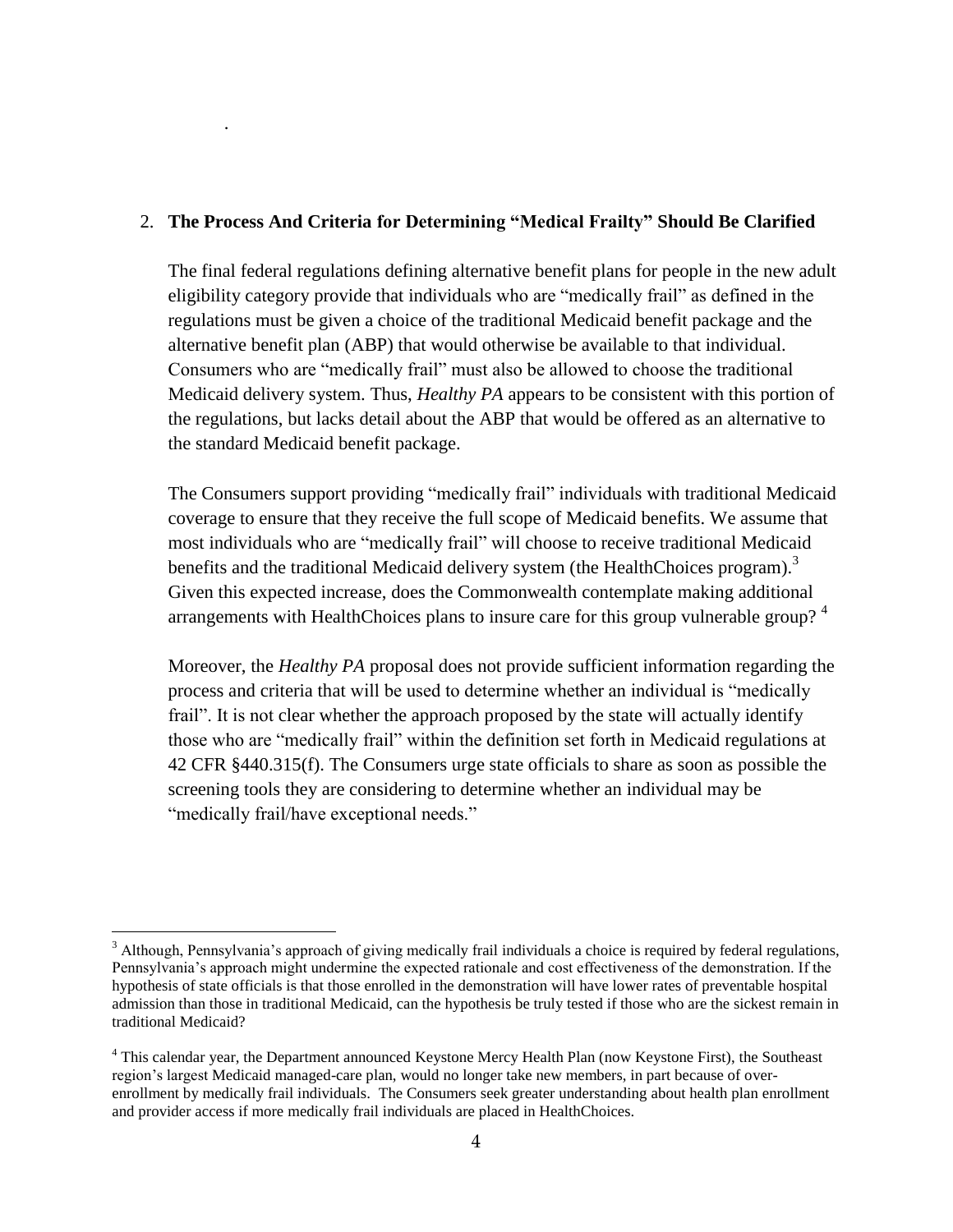#### **3. Cost-Effectiveness of Premium Assistance in Medicaid**

All premium assistance options that will be approved by HHS require states to establish that the cost of covering an individual through premium assistance in the private Marketplace must be the same or less than providing "comparable coverage" to the individual in the traditional Medicaid program. Centers for Medicare and Medicaid Services and the Affordable Care Act: Premium Assistance (March 29, 2013). Under this standard, a state must include the cost of providing wraparound benefits that are required for an Approved Benefit Plan but not covered by private insurance on the Marketplace.

One of the most significant wraparound benefits is non-emergency medical transportation. As noted above, the consumers seek to learn more about the arrangements for accessing transportation to medical services for consumers who do not have other transportation available to them. Counties have typically provided these services at relatively low cost. How will private health insurers deliver these services, and will their costs be at amounts comparable to the current Medical Assistance Transportation Program?

*Healthy PA* assumes the use of expansion funds to buy private coverage for Medicaid beneficiaries through the new health insurance exchange will be more cost effective than a traditional Medicaid expansion. The Consumers seek more information about this assumption. Will Pennsylvania's demonstration application compare costs under the private option demonstration to costs that would have happened under expansion through HealthChoices or Medicaid fee-for-service?

The Congressional Budget Office estimated the per capita cost to provide Medicaid coverage to the expansion population to be \$6,000 per year, whereas the cost to purchase comparable insurance through a health insurance marketplace is predicted to be \$9,000 per year.<sup>5</sup> In Massachusetts, which has a long established health insurance marketplace, the yearly cost of Medicaid in 2009 was \$2,965 whereas the cost of a comparable exchange plan was \$5,143.

Whether Medicaid premium assistance programs can deliver on comparable costs remains an open and critical issue. The Consumers urge the Commonwealth to be open and transparent with all stakeholders about this matter.

<sup>&</sup>lt;sup>5</sup> Congressional Budget Office, Estimates for the Insurance Coverage Provisions of the Affordable Care Act Updated for the Recent Supreme Court Decision (July 2012)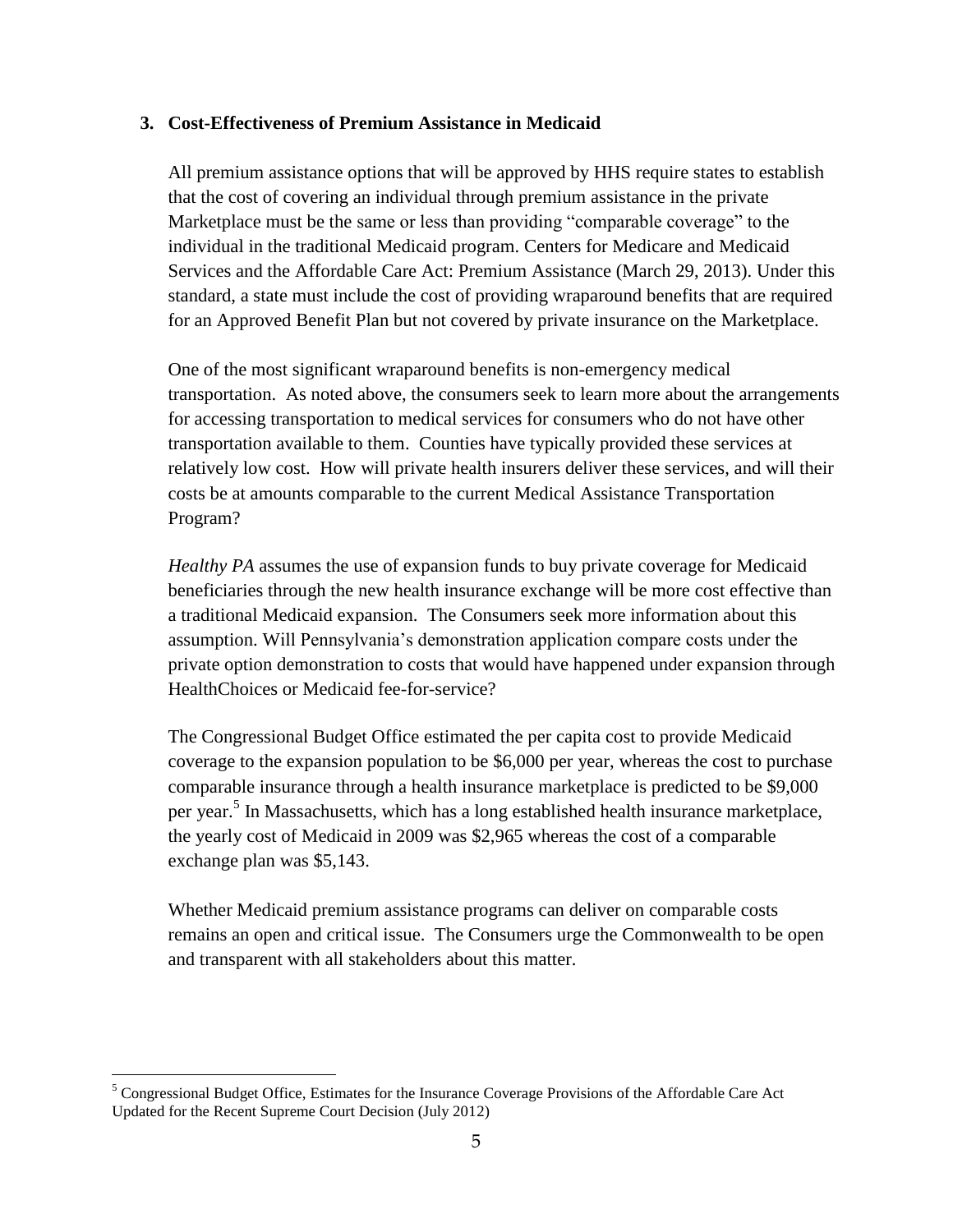# **4. Healthy PA's Proposed Benefit Redesign is Unlikely to Achieve Significant Cost-Savings**

*Healthy PA* proposes to reform the existing Medicaid system by simplifying the existing 14 adult benefits packages into two commercial-like alternative benefit packages: one will be for federally-protected medically frail group, and one will be more like the required essential health benefits (EHB) in the Marketplace. Adult consumers would receive a "high risk" or "low risk" benefit package based on their level of care needs. The Consumers would like to learn more about this aspect of the proposal, specifically:

- $\triangleright$  By what standard and process will DPW assess "high risk" and "low risk"?
- $\triangleright$  What will be the criteria to assign members to each set of benefit packages?
- How would the *types of services* differ between the "high risk" package, the "low risk" package, and the current benefit package for categorically-needy adults (e.g., HCB02)?
- How would *limitations on services* differ between the "high risk" package, the "low risk" package, and the current benefit package for categorically-needy adults?

The Consumers are skeptical that *Healthy PA's* proposed benefit redesign will achieve significant cost-savings. Long-term care costs are the primary cost driver in Pennsylvania's Medicaid program. The Commonwealth spends over \$21,000 per "aged" enrollee, which is well above the national average of  $$13,000$ .<sup>6</sup> In contrast, its spending on children, parents, and individuals with disabilities is near or below national averages. Further, our spending on "aged" Medicaid beneficiaries, who also have Medicare, is disproportionately skewed towards long-term care services, as opposed to acute care.<sup>7</sup> Altering the benefit package available to adult consumers will do little to change these realities or control costs.

## **5. Experience Shows Premiums Will Result in Significant Disenrollment**

*Healthy PA* proposes to overhaul the current Medicaid cost-sharing arrangement by eliminating copays and imposing a sliding scale premium structure for adults with income between 50 and 133 percent FPL. Premiums would be capped at \$25 for an individual and \$35 for a two-adult household. Consumers could have their premiums reduced by participating in wellness activities or job search and training programs.

 $\overline{a}$ <sup>6</sup> Kaiser Family Foundation, "Medicaid Payments per Enrollee (FY 2009)," *available at*: <http://www.statehealthfacts.org/comparetable.jsp?ind=183&cat=4>

 $^7$  In Pennsylvania, 84 percent of spending on dual-eligibles goes towards long-term care. Kaiser Family Foundation, "Distribution of Medidaid Spending for Dual-Eligibles (FY 2009)," *available at:* <http://www.statehealthfacts.org/comparetable.jsp?ind=661&cat=6>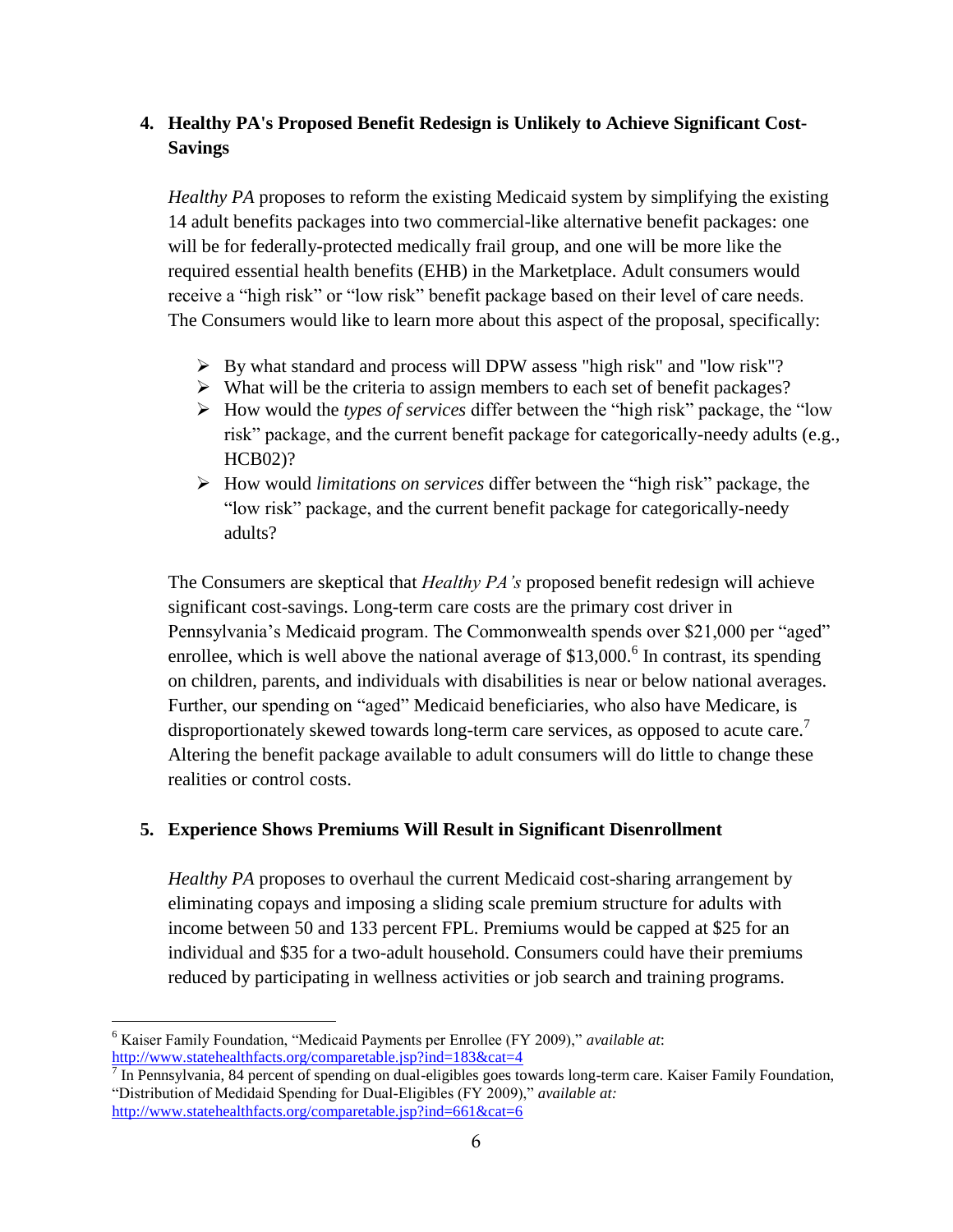As a matter of law, the Consumers question whether the proposed premiums comply with the federal Medicaid statutory protections for cost-sharing. With limited exceptions, premiums are prohibited for consumers with income under 150 percent FPL.<sup>8</sup> *Healthy PA* does not specify what statutory authority permits its proposed premium structure. The Consumers would like to learn more about this aspect of the proposal, specifically:

- $\triangleright$  Will the new premiums apply to all adult Medicaid recipients regardless of health status, (i.e. pregnant women, medically frail, people living in ICF-MRs, etc.)?
- $\triangleright$  How often will a premium be collected?
- What entity will collect premiums (DPW, Enrollment Broker, insurer, Exchange)?
- $\triangleright$  What will happen if an individual cannot pay the premium? Will that result in disenrollment from Medicaid?
- $\triangleright$  Could consumers be granted temporary hardship waivers if they cannot afford their premium payment?
- $\triangleright$  What is the sliding scale formula?
- $\triangleright$  Would the wellness incentive be tied to participation in particular activities or specific outcomes?
- $\triangleright$  Does DPW intend to implement new wellness programs or provide coverage for dietician or nutritionist services?

Assuming the legality of premiums for consumers earning less than 150 percent FPL, the Consumers have serious reservations about their affordability. Rather than pose a barrier to specific services, premiums pose to a barrier to enrollment and continued coverage. The imposition of sliding scale premiums by the state of Oregon ranging from \$6 to \$20 per month – levels similar to those proposed by *Healthy PA* – resulted in nearly half of the affected consumers disenrolling from Medicaid within nine months of implementation.<sup>9</sup>

For Medicaid consumers living near half the poverty level, which is considered the upper threshold for "deep poverty," virtually every dollar is needed for basic survival. Even modest premiums can result in a dramatic reduction in Medicaid enrollment, and disproportionately harm the very poor.<sup>10</sup>

<sup>8</sup> 42 CFR § 447.51 (2010).

<sup>9</sup> Bill Wright, et al., *"The Impact of Increased Cost Sharing on Medicaid Enrollees,"* HEALTH AFFAIRS, Vol 24, No. 4 (July 2005) (Finding a 46% decrease in covered lives between February and December 2003, the implementation period for increased cost-sharing.).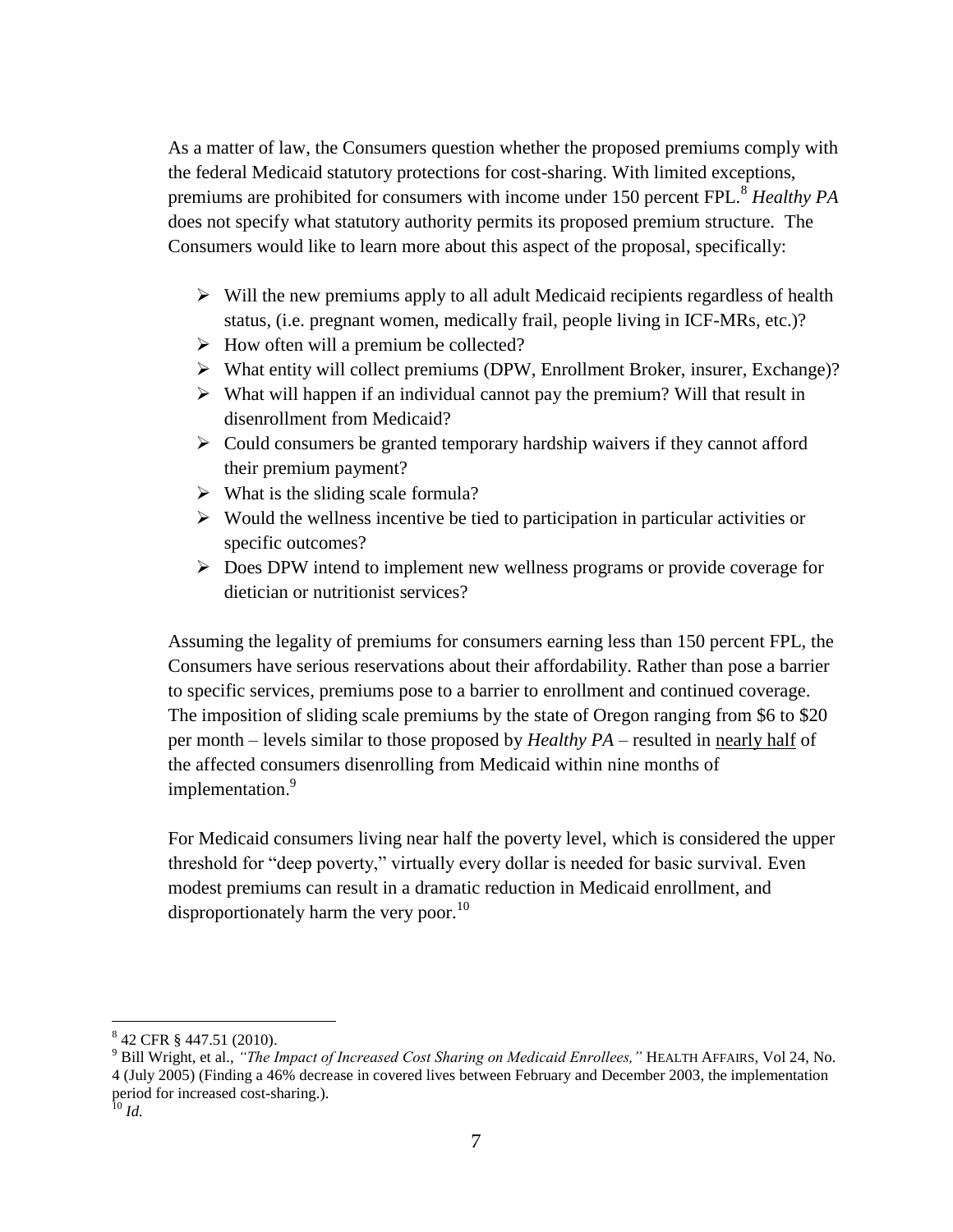# **6. Pennsylvania Should Not Adopt A Copay for Visits to the Emergency Department for Non-Emergency Services**

The Consumers applaud *Healthy PA's* proposal to eliminate copays. A substantial body of research shows that copays lead low-income individuals to forego medically appropriate care, often resulting in poorer health outcomes and greater use of high-cost services like Emergency Departments (ED).<sup>11</sup>

However, *Healthy PA*'s proposed \$10 copay for inappropriate use of emergency department services should not be advanced. The Consumers question the proposal's efficacy and its implicit premise. Research has found that non-urgent ED use by Medicaid consumers is uncommon and roughly equivalent to non-urgent ED use in the commercial context.<sup>12</sup> Medicaid consumers disproportionately use ED services, but this is driven by a higher incidence of urgent and semi-urgent care needs; Medicaid consumers are sicker than their privately insured counterparts.<sup>13</sup> Rather than imposing higher copays, which studies show to be ineffective in reducing  $ED$  visits<sup>14</sup> and likely violate the statutory limits on "nominality",<sup>15</sup> the Commonwealth should instead focus on enhancing access to primary care providers and urgent care centers.

### **7. Requiring Work Search Is Impermissible Under Traditional Medicaid Rules**

Under *Healthy PA*, all unemployed, working age Medicaid consumers would be required to engage in work search or job training. An online "JobGateway" would facilitate work search requirements similar to those required to receive unemployment compensation.

As a matter of law, work requirements are impermissible under traditional Medicaid rules. Federal law clearly enumerates Medicaid eligibility criteria. Although states have flexibility in designing and administering their Medicaid programs, the Medicaid Act requires that they provide assistance to all individuals who qualify under federal law. Thus, for example, a court struck down a state's attempt to add eligibility requirements beyond those contained in federal law, including ensuring childhood immunizations, wellness check-ups, school attendance and refraining from substance abuse.<sup>16</sup> The court

<sup>&</sup>lt;sup>11</sup> Leighton Ku & Victoria Wachino, "The Effect of Increased Cost Sharing in Medicaid: A Summary of Research *Findings"* (2005), *available at* [http://www.cbpp.org/cms/?fa=view&id=321.](http://www.cbpp.org/cms/?fa=view&id=321).

<sup>&</sup>lt;sup>12</sup> Anna S. Sommers et al., "*Dispelling Myths About Emergency Department Use: Majority of Medicaid Visits Are For Urgent or More Serious Symptoms,"* Ctr. For Studying Health System Change, Research Brief No. 23 (2012). <sup>13</sup> *Id.*

<sup>14</sup> Mortensen, Karoline, *"Copayments Did Not Reduce Medicaid Enrollees' Nonemergency Use of Emergency Departments,"* HEALTH AFFAIRS, Vol. 29, No. 9 (September 2010).

 $^{15}$  42 CFR § 447.54 (2010).

<sup>&</sup>lt;sup>16</sup> Camacho v. Texas Workforce Comm'n, 408 F.3d 229 (5th Cir. 2005), aff'g, 326 F. Supp. 2d 803 (W.D. Tex. 2004).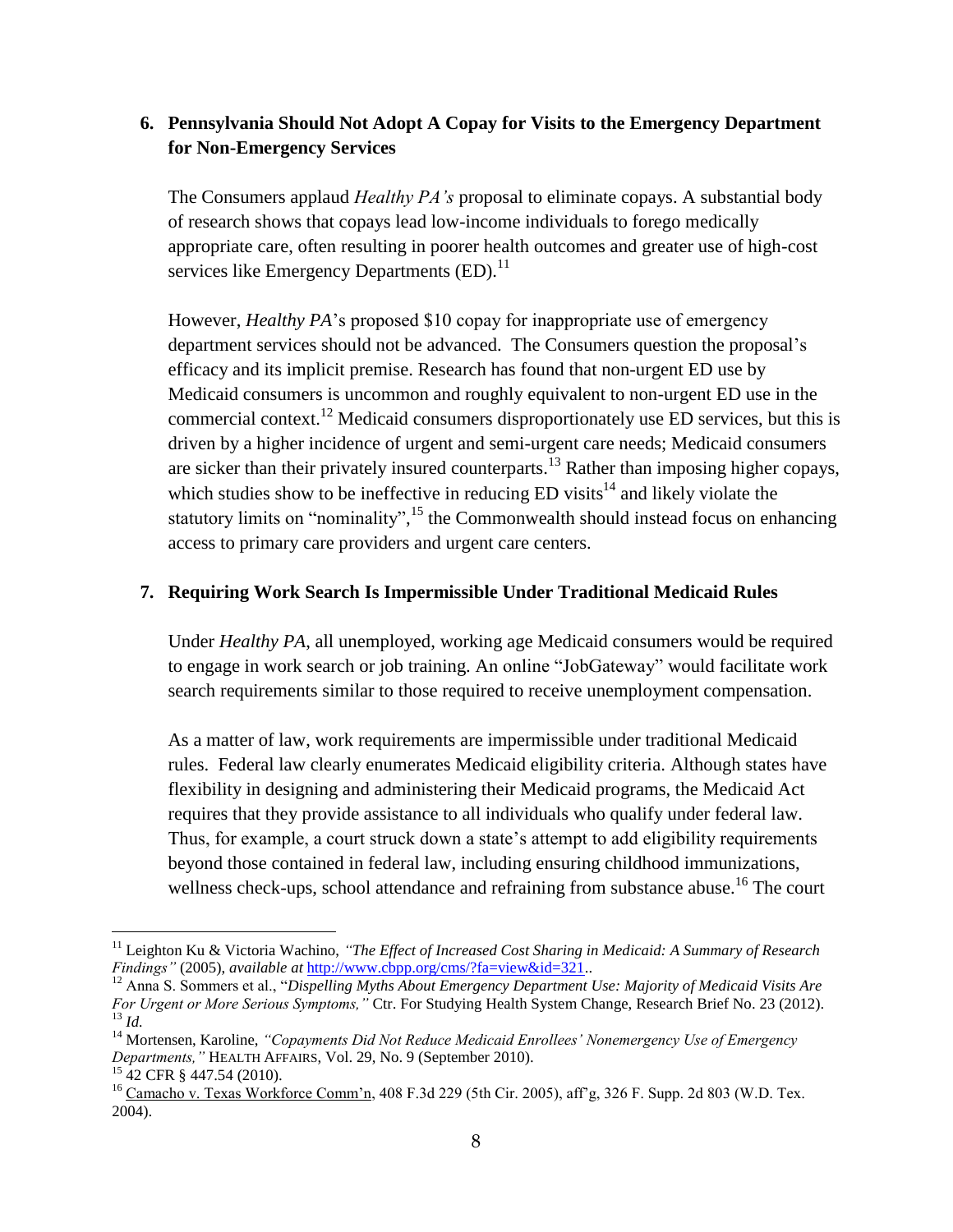reasoned that since the Medicaid Act contains no such requirements, the state restrictions were inconsistent with and therefore preempted by federal law. A state "cannot add additional requirements for Medicaid eligibility."<sup>17</sup>

Notably, Congress has allowed only one group of Medicaid recipients to be terminated for failure to meet work requirements. These individuals receive Medicaid because they would have qualified under rules governing the former AFDC program (now called Temporary Assistance to Needy Families, or TANF). Under federal law, most TANF recipients must engage in work activities to receive TANF benefits. If those recipients lose their TANF benefits for failure to meet those requirements, federal law permits (but does not require) states to terminate their related Medicaid coverage as well.<sup>18</sup> Congress had the opportunity to create a similar requirement for ACA Expansion individuals, but did not do so, nor did it extend the TANF work requirement to ACA Expansion individuals.

Congress' objective in passing the Medicaid expansion is also clear: it is intended to provide nearly universal coverage for all qualifying adults with incomes below 138 percent of the poverty line. Federal health reform also emphasizes access to care, particularly preventive care, and provides an efficient, streamlined system for determining eligibility and reducing "churning," the inefficient movement of people between programs and eligibility statuses. Work requirements would require timeconsuming and costly verification procedures, increase of churning, and reduce the number of people accessing preventive and other necessary care. None of those outcomes are consistent with the goals of the Medicaid Act or the Affordable Care Act.

CMS has already addressed questions regarding its willingness to permit states to bar otherwise eligible members of the Expansion group from coverage, and has stated that it "does not anticipate" approving any 1115 waivers that impose enrollment caps or periods of ineligibility for the Expansion group because such barriers do not further the objectives of the Medicaid program. A work requirement would be impermissible for the same reason.

For additional background about the impermissibly of work search requirements see [Medicaid Expansion Work Requirements, National Health Law Program](http://healthlaw.org/images/stories/2013_10_03_NHeLP_medicaid_work_requirements.pdf) (October 4, 2013).

 $17$  Id. at 235.

<sup>&</sup>lt;sup>18</sup> 42 U.S.C. § 1396u–1(b)(3)(A). Pregnant women, infants, and minors who are not head of household may not have their Medicaid terminated. Id. at (A), (B).